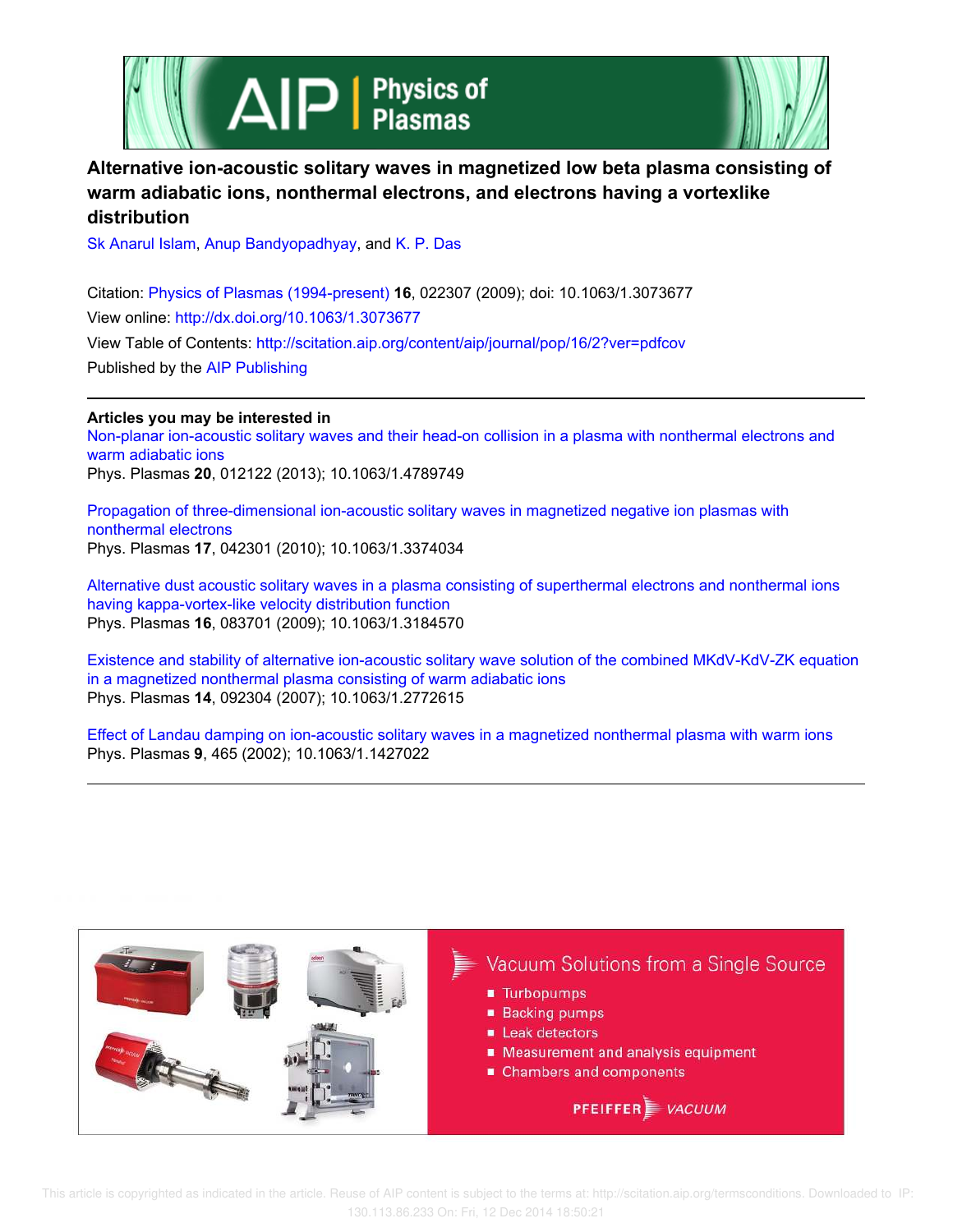## **Alternative ion-acoustic solitary waves in magnetized low beta plasma consisting of warm adiabatic ions, nonthermal electrons, and electrons having a vortexlike distribution**

Sk Anarul Islam,<sup>1</sup> Anup Bandyopadhyay,<sup>2</sup> and K. P. Das<sup>3</sup> <sup>1</sup>*Department of Mathematics, Sri Ramakrishna Sarada Vidya Mahapitha, Kamarpukur, Hooghly, 712 612 West Bengal, India* <sup>2</sup>*Department of Mathematics, Jadavpur University, Kolkata 700 032, India* <sup>3</sup>*Department of Applied Mathematics, University of Calcutta, 92-Acharya Prfulla Chandra Road, Kolkata 700 009, India*

Received 29 October 2008; accepted 1 December 2008; published online 18 February 2009-

The solitary wave structures of the ion-acoustic waves propagating obliquely to an external uniform magnetic field have been considered in a low beta plasma consisting of warm adiabatic ions, nonthermal electrons, due to Cairns et al. [Geophys. Res. Lett. 22, 2709 (1995)], which generates the fast energetic electrons and electrons having a vortexlike distribution, due to Schamel Plasma Phys. 13, 491 (1971); 14, 905 (1972)], taking care of both free and trapped electrons, immersed in a uniform static magnetic field. The nonlinear dynamics of ion-acoustic waves in such a plasma is shown to be governed by Schamel's modified Korteweg–de Vries–Zakharov–Kuznetsov equation. When the coefficient of the nonlinear term of this equation vanishes, the vortexlike velocity distribution function of electrons simply becomes the isothermal velocity distribution function of electrons and the nonlinear behavior of the same ion-acoustic wave is described by a Korteweg–de Vries–Zakharov–Kuznetsov (KdV-ZK) equation. A combined Schamel's modified Korteweg–de Vries–Zakharov–Kuznetsov (S-KdV-ZK) equation is shown to describe the nonlinear behavior of ion-acoustic wave when the vortexlike velocity distribution function of electrons approaches the isothermal velocity distribution function of electrons, i.e., when the contribution of trapped electrons tends to zero. This combined S-KdV-ZK equation admits an alternative solitary wave solution having profile different from  $sech<sup>4</sup>$  or  $sech<sup>2</sup>$ . The condition for the existence of this alternative solitary wave solution has been obtained. It is found that this alternative solitary wave solution approaches the solitary wave solution (sech<sup>2</sup>-profile) of the KdV-ZK equation when the contribution of trapped electrons tends to zero. © *2009 American Institute of Physics*. DOI: 10.1063/1.3073677

## **I. INTRODUCTION**

The observations of solitary structures with density depletion made by the Freja satellite<sup>1</sup> influenced Cairns  $et$   $al.^{2-4}$  to investigate how the presence of nonthermal electrons changes the properties of ion-acoustic waves for both positive and negative density perturbations. A model of the velocity distribution function of nonthermal electrons was considered for the first time by Cairns *et al.*<sup>2</sup> for the study of ion-acoustic solitary structures in the presence of the population of the fast energetic electrons together with a population of Maxwellian distributed electrons. This type of velocity distribution has been termed as nonthermal distribution and was considered by many authors in various studies of different collective processes in plasmas and dusty plasmas. $3-11$  In a low beta plasma, the density function of nonthermal electrons has been shown by Cairns *et al.*<sup>2</sup> to be

$$
n_{ce} = n_{c0} \left( 1 - \beta_1 \frac{e\varphi}{m_e v_{ce}^2} + \beta_1 \frac{e^2 \varphi^2}{m_e^2 v_{ce}^4} \right) \exp \left[ \frac{e\varphi}{m_e v_{ce}^2} \right],
$$
 (1)

where

$$
\beta_1 = 4\alpha_1/(1+3\alpha_1), \quad \text{with } \alpha_1 \ge 0. \tag{2}
$$

It can be easily checked that  $0 \leq \beta_1 < \frac{4}{3}$ . Here  $\alpha_1$  and consequently  $\beta_1$  is a parameter that determines the proportion of

the fast energetic electrons,  $n_{c0}$  is the equilibrium number density of electrons,  $v_{ce} = \sqrt{K_B T_{ce} / m_e}$  is the average thermal speed of electrons, and *Tce* is the average temperature of electrons associated with the nonthermal velocity distribution of electrons as prescribed by Cairns *et al.*,  $\varphi$  is the electrostatic potential,  $K_B$  is the Boltzmann constant,  $m_e$  is the mass of an electron, and *e* is the charge of an electron. For the electron population having a nonthermal distribution we take Eq.  $(1)$  as the density function of these electrons.

We have shown in the Appendix that if the length scales are the same in both parallel and perpendicular to the external magnetic field and if the characteristic time is very much greater than the electron Larmor period, then the electrons move essentially along the magnetic field. Therefore, assuming that these conditions are met in the plasma we are considering, then according to Schamel, $^{12}$  densities of free and trapped electrons for the second population of electrons can be taken as

$$
n_{se} = I(\varphi) + \begin{cases} I_{+}(\varphi) & \text{for } \alpha > 0 \\ I_{-}(\varphi) & \text{for } \alpha < 0, \end{cases}
$$
 (3)

/022307/10/\$25.00 **16**, 022307-1 © 2009 American Institute of Physics

where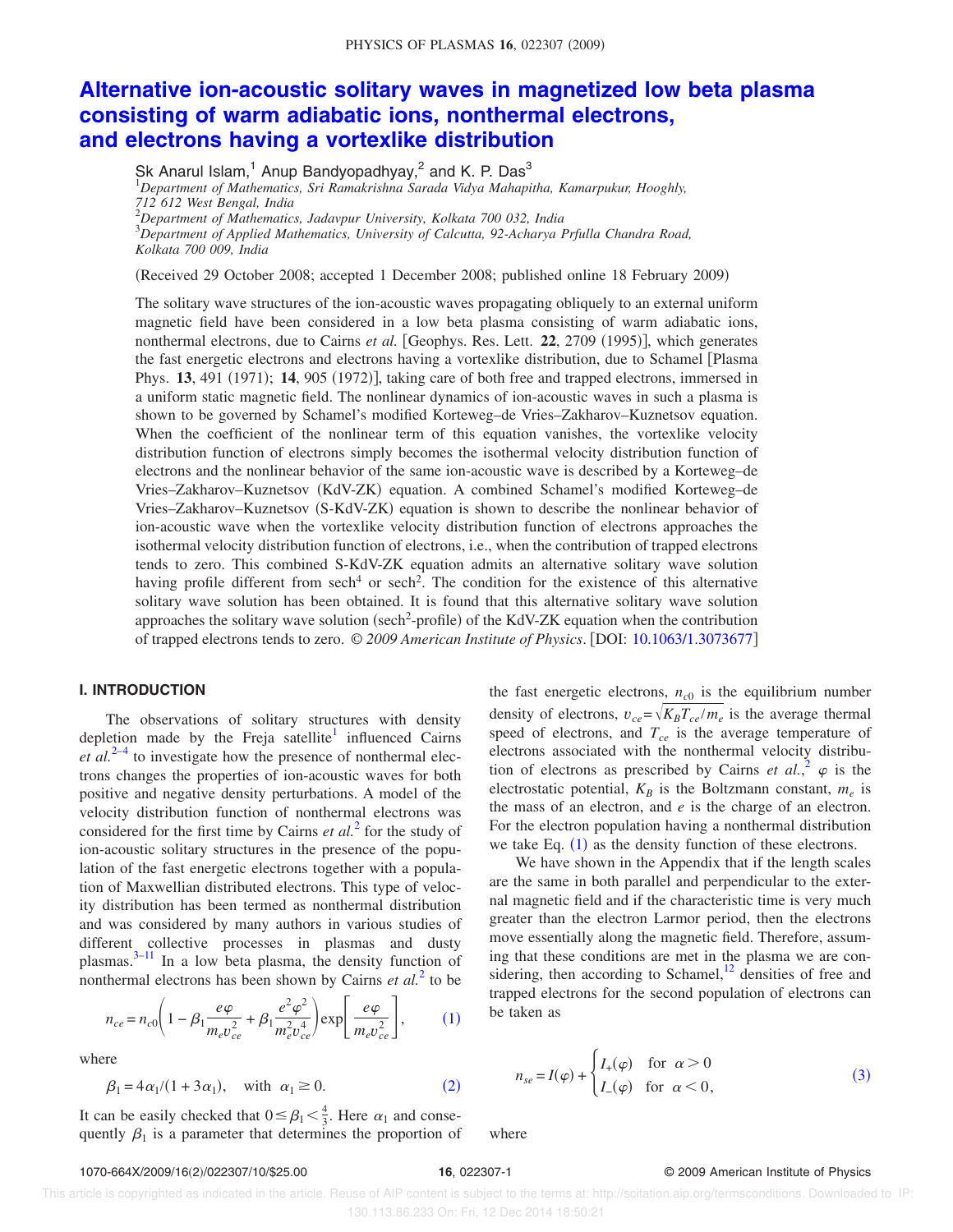$$
I(\varphi) = n_{so} \left( 1 - \text{Erf} \left[ \sqrt{\frac{e\varphi}{m_e v_{\text{sef}}^2}} \right] \right) \exp \left[ \frac{e\varphi}{m_e v_{\text{sef}}^2} \right],\tag{4}
$$

$$
I_{+}(\varphi) = \frac{n_{\rm so}}{\sqrt{\alpha}} \text{Erf} \left[ \sqrt{\frac{\alpha e \varphi}{m_{e} v_{\rm sef}^{2}}} \right] \exp \left[ \frac{\alpha e \varphi}{m_{e} v_{\rm sef}^{2}} \right],
$$
 (5)

$$
I_{-}(\varphi) = \frac{n_{\rm so}}{\sqrt{-\alpha}} \text{Erfi} \left[ \sqrt{\frac{-\alpha e \varphi}{m_{e} v_{\rm sef}^{2}}} \right] \exp \left[ \frac{\alpha e \varphi}{m_{e} v_{\rm sef}^{2}} \right].
$$
 (6)

Here the error functions  $Erf[z]$  and  $Erf[z]$  are given by

$$
(\text{Erf}[z], \text{Erfi}[z]) = \frac{2}{\sqrt{\pi}} \int_0^z (e^{-t^2}, e^{t^2}) dt,\tag{7}
$$

and the parameter  $\alpha$  associated with the number density of electrons as prescribed by Schamel<sup>12</sup> is given by the following equation:

$$
\alpha^2 = (T_{\rm sef}/T_{\rm set})^2,\tag{8}
$$

where  $T_{\text{sef}}$  and  $T_{\text{set}}$ , respectively, denote the free and trapped electrons' temperatures,  $v_{\text{sef}} = \sqrt{K_B T_{\text{sef}}/m_e}$  is the average thermal speed for free electrons,  $\varphi$  is the electrostatic potential, and  $n_{s0}$  is the equilibrium number density of electrons for their vortexlike velocity distribution as prescribed by Schamel.<sup>12</sup>

Equations  $(3)$ – $(6)$  (or other similar type of equations for electrons or ions) have been used by some authors $^{13}$  to describe the nonlinear behavior of the ion (electron or dust) acoustic waves in magnetized plasma (dusty plasma) by deriving Schamel's modified Korteweg–de Vries (S-KdV) equation. In the presence of a magnetic field, plasma is not homogeneous. But if we assume that plasma remains homogeneous in the presence of a magnetic field and if we take Boltzmann–Maxwell distribution of electrons in phase space as initial (unperturbed) distribution of electrons, instead of drifting Boltzmann–Maxwell distribution of electrons, then the solution of drift kinetic equation (1) of Jovanović and Shukla $14$  in the stationary frame gives the density function of electrons as given by Eq.  $(3)$  of the present paper. Of course, in more general cases, if we consider the inhomogeneity of plasma and the unperturbed distribution of electrons in phase space is a drifting Boltzmann–Maxwellian distribution, then the perturbed electron distribution function with the usual Schamel model is given by Eq. (6) of Jovanović and Shukla $14$  and the density function of resonant electrons is approximately given by Eq. (9) of Jovanović and Shukla.<sup>14</sup> Consequently the usual prescription is to use Eq.  $(9)$  of Jovanović and Shukla<sup>14</sup> instead of Eq.  $(3)$  of the present paper. Equation (9) of Jovanović and Shukla<sup>14</sup> reduces to Eq.  $(3)$  of the present paper under the assumptions mentioned earlier. Equation  $(3)$  of the present paper can also be obtained from Eq. (6) of Jovanović and Schamel<sup>15</sup> if we take  $u_z = 0$  in the expressions of *a* and *b* as given by Eqs.  $(7)$  and  $(8)$ , respectively, of Jovanović and Schamel,  $^{15}$  i.e., Eq. (3) of the present paper is the same as Eq. (6) of Jovanović and Schamel<sup>15</sup> if we set zeroth order drift velocity equal to zero.

Starting from the equation of continuity for ions, the equation of motion for ions together with the adiabatic law

of pressure for ion fluid, and taking a superposition of two different populations of electrons whose number densities are given by Eqs.  $(1)$  and  $(3)$  we derive, after giving appropriate stretchings of space coordinates and time and appropriate perturbation expansions of the dependent variables, Schamel's modified Korteweg–de Vries–Zakharov– Kuznetsov (S-ZK) equation, which describes the oblique propagation of nonlinear ion-acoustic waves in such a plasma. This equation admits solitary wave solution hereafter SWS) having a sech<sup>4</sup>-profile. It is found that a factor *B* of the coefficient of the nonlinear term of this equation vanishes when  $\alpha = 1$ . But for  $\alpha = 1$ , Eq. (3) implies that the electron distribution function in this case becomes Boltzmann– Maxwell distribution, i.e., when  $\alpha=1$ , Eq. (3) reduces to

$$
n_{se} = n_{so} \exp\left[\frac{e\varphi}{m_e v_{\text{sef}}^2}\right],
$$

and consequently, in this case, a long wavelength weakly nonlinear ion-acoustic wave is described by a Korteweg–de Vries-Zakharov-Kuznetsov (KdV-ZK) equation. This equation admits SWS having a sech<sup>2</sup>-profile. It is found that neither S-ZK equation nor KdV-ZK equation can describe the nonlinear behavior of the ion-acoustic wave when  $\alpha \neq 1$  but  $\alpha \rightarrow 1$ . In this case, i.e., when  $\alpha \neq 1$  but  $\alpha \rightarrow 1$ , the appropriate evolution equation is the combined Schamel's modified Korteweg–de Vries–Zakharov–Kuznetsov  $(S-KdV-ZK)$ equation, which is derived here following Nejoh.<sup>16</sup>

One of the main motives of the present paper is to investigate theoretically the existence of an alternative SWS (hereafter ASWS) of the combined S-KdV-ZK equation, which fills the gap between sech<sup>4</sup>-profile and sech<sup>2</sup>-profile. Here it is found that ASWS of the combined S-KdV-ZK equation approaches the SWS (sech<sup>2</sup>-profile) of the KdV-ZK equation as  $\alpha \rightarrow 1$ . It has also been shown here that an ASWS having profile different from sech<sup>4</sup> or sech<sup>2</sup> exists if and only if  $L = MB^2 = B^2 + \frac{75}{2}p^2B'(\cos^2 \delta + D \sin^2 \delta) > 0$ , where *B*, *B'* are the coefficients (except for a common factor) of the two nonlinear terms and  $D$  is the coefficient (except for a common factor) of the perpendicular dispersive term of the combined S-KdV-ZK equation. Here *p* is a positive real number dependent on the linear velocity of alternative solitary wave.

It is now well known that two electron Boltzmann– Maxwellian model is very common in space plasma, more specifically, in auroral plasma. Solitary waves in the frequency ranges of lower hybrid and drift waves, i.e., above and below the ion gyrofrequency, governed by the combined effects of fluid nonlinearities and trapped particles, have recently been described by Jovanović *et al.*<sup>17</sup> In the present paper, we have extended the work of Bandyopadhyay and  $\overline{\mathrm{Das}}^5$  taking a superposition of two distinct populations of electrons, one due to Cairns *et al.*, <sup>2</sup> which generates the fast energetic electrons, and other due to Schamel, $^{12}$  which is a vortexlike distribution and takes care of both free and trapped electrons, immersed in a uniform static magnetic field. Therefore, the present work may be helpful for the understanding of different nonlinear structures of ionacoustic waves in the space plasma.

The present paper is organized as follows. The basic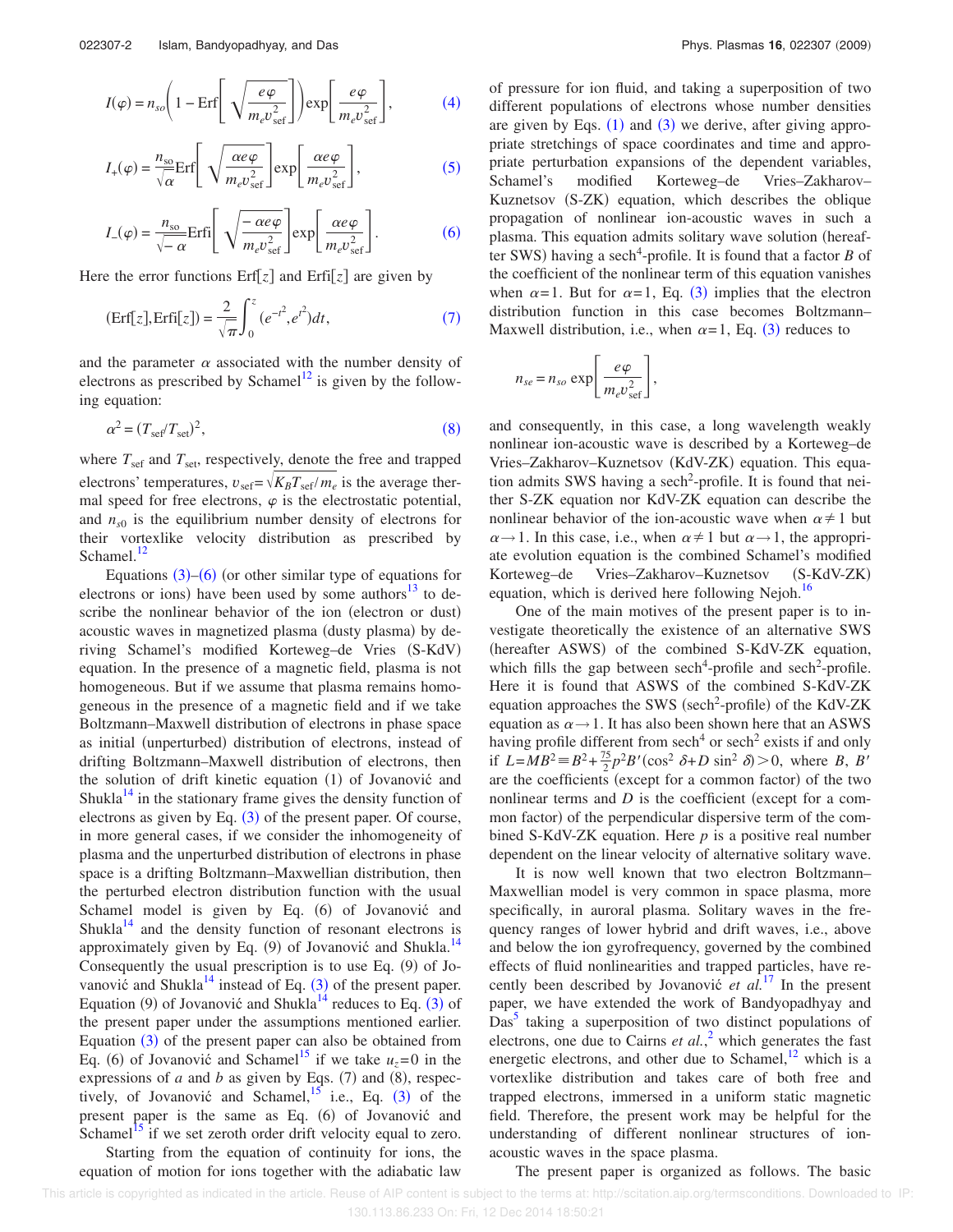equations are given in Sec. II. The evolution equations are given in Sec. III. The SWSs of the evolution equations are given in Sec. IV. Finally, a brief conclusion is given in Sec. V.

#### **II. BASIC EQUATIONS**

The following are the governing equations describing the nonlinear behavior of ion-acoustic waves propagating obliquely in fully ionized collisionless plasma consisting of warm adiabatic ions and two distinct populations of electrons, immersed in an uniform static magnetic field directed along *z*-axis. For the assumed densities of the two populations of electrons, the assumptions made are that the length scales are the same in both parallel and perpendicular to the external magnetic field, the characteristic time is very much greater than electron Larmor period, and the plasma beta is very much less than 1. Further assumptions are needed for long wavelength weakly dispersive waves, which have been explained in Sec. III. These assumptions are that the characteristic length is very much greater than the Debye length, electron cyclotron frequency, and ion plasma frequency are of the same order,

$$
n_t + \nabla \cdot (n\mathbf{u}) = 0,\t\t(9)
$$

$$
\mathbf{u}_t + (\mathbf{u} \cdot \nabla) \mathbf{u} = -\nabla \varphi + \omega_c (\mathbf{u} \times \hat{z}) - \frac{\sigma}{n} \nabla p, \qquad (10)
$$

$$
\nabla^2 \varphi = n_{ce} + n_{se} - n,\tag{11}
$$

$$
p = n^{\gamma},\tag{12}
$$

where  $n_{ce}$  and  $n_{se}$  are given by Eqs. (1) and (3), respectively.

Here *n*, **u**, *p*,  $(x, y, z)$ , and *t* are, respectively, the ion number density, ion fluid velocity, ion pressure, spatial variables, and time, and *n*,  $n_{ce}$ ,  $n_{se}$ , **u**,  $p$ ,  $\varphi$ ,  $(x, y, z)$ , and *t* have been normalized by  $n_0$  (unperturbed ion number density),  $n_0$ ,  $n_0$ ,  $c_s = \sqrt{K_B T_{\text{ef}}}/\sqrt{m}$  (ion-acoustic speed),  $n_0 K_B T_i$ ,  $K_B T_{\text{ef}}/e$ ,  $\lambda_D$ (= $\sqrt{K_B T_{\text{ef}}}/\sqrt{4 \pi n_0 e^2}$ ) (Debye length), and  $\omega_p^{-1}$  (ion plasma period), where  $\sigma = T_i / T_{\text{ef}}$ ,  $\omega_c$  is the ion cyclotron frequency normalized by  $\omega_p = \sqrt{4\pi n_0 e^2}/\sqrt{m}$  and  $\gamma (=5/3)$  is the ratio of two specific heats. Here  $K_B$  is the Boltzmann constant,  $T_i$  is the average ion temperature, *m* is the mass of an ion, and *e* is the electronic charge. The adiabatic law, Eq.  $(12)$ , has been taken to form a closed and consistent system of equations on the basis of the assumption that the effect of viscosity, thermal conductivity, and the energy transfer due to collision can be neglected.  $T_{\text{ef}}$  is the effective electron temperature and is defined by the following equation:

$$
\frac{n_{c0} + n_{s0}}{T_{\text{ef}}} = \frac{n_{c0}}{T_{ce}} + \frac{n_{s0}}{T_{\text{sef}}}.
$$
\n(13)

Under the above normalization of the dependent and independent variables, the charge neutrality condition, expression of  $n_{ce}$ , and the expression of  $n_{se}$  as given by Eqs. (1) and (3), respectively, assume the following forms:

$$
n_{ce} = n_{c0}(1 - \beta_1 \sigma_c \varphi + \beta_1 \sigma_c^2 \varphi^2) e^{\sigma_c \varphi}, \qquad (15)
$$

$$
n_{se} = I(\varphi) + \begin{cases} I_{+}(\varphi) & \text{for } \alpha > 0\\ I_{-}(\varphi) & \text{for } \alpha < 0, \end{cases}
$$
 (16)

where

$$
I(\varphi) = n_{s0}(1 - \text{Erf}[\sqrt{\sigma_s \varphi}]) \exp(\sigma_s \varphi), \qquad (17)
$$

$$
I_{+}(\varphi) = \frac{n_{s0}}{\sqrt{\alpha}} \text{Erf} \left[ \sqrt{\alpha} \sqrt{\sigma_{s} \varphi} \right] \text{exp}(\alpha \sigma_{s} \varphi), \qquad (18)
$$

$$
I_{-}(\varphi) = \frac{n_{s0}}{\sqrt{-\alpha}} \text{Erfi}[\sqrt{-\alpha} \sqrt{\sigma_{s}\varphi}] \exp(\alpha \sigma_{s}\varphi), \qquad (19)
$$

with

$$
\sigma_c = T_{\text{ef}} / T_{ce}, \quad \sigma_s = T_{\text{ef}} / T_{\text{sef}}.
$$
\n(20)

From Eq.  $(14)$  we get

$$
n_{c0} = 1/(1 + n_{sc}), \quad n_{s0} = n_{sc}/(1 + n_{sc}), \tag{21}
$$

where

$$
n_{sc} = (n_{s0}/n_{c0}).
$$
\n(22)

Using Eqs.  $(14)$  and  $(21)$  we can write Eq.  $(13)$  as

 $n_{c0}\sigma_c + n_{s0}\sigma_s = 1$ ,  $(23)$ 

or equivalently in the form

$$
\sigma_c = \frac{1 + n_{sc}}{1 + n_{sc}\sigma_{sc}}, \quad \sigma_s = \frac{(1 + n_{sc})\sigma_{sc}}{1 + n_{sc}\sigma_{sc}},
$$
\n(24)

where

$$
\sigma_{sc} = (\sigma_s/\sigma_c) = (T_{ce}/T_{\text{sef}}). \tag{25}
$$

It can be easily verified that the following statements are always true. (1)  $n_{sc} \ge 0$ ,  $\sigma_{sc} > 0$ , (2)  $\sigma_{sc} > 1$  if and only if  $\sigma_s > 1 > \sigma_c$ , (3)  $\sigma_{sc} < 1$  if and only if  $\sigma_s < 1 < \sigma_c$ , and (4)  $\sigma_{sc}$ =1 if and only if  $\sigma_{s} = \sigma_{c} = 1$ .

In view of Eq.  $(12)$ , Eq.  $(10)$  can be written as

$$
\mathbf{u}_t + (\mathbf{u} \cdot \nabla) \mathbf{u} = -\nabla \varphi + \omega_c (\mathbf{u} \times \hat{z}) - \frac{5}{3} \sigma n^{-1/3} \nabla n. \tag{26}
$$

Expanding  $n_{se}$  and  $n_{ce}$  as given by Eqs. (16) and (15), respectively, in the small-amplitude limit and keep the terms up to  $\varphi^2$ , we can write Eq. (11) as follows:

$$
\nabla^2 \varphi = 1 + (1 - \beta_1 n_{co} \sigma_c) \varphi + \frac{4}{3} \frac{\alpha - 1}{\sqrt{\pi}} n_{so} (\sigma_s \varphi)^{3/2} + \frac{1}{2} [n_{so} \sigma_s^2 + n_{co} \sigma_c^2] \varphi^2 - n.
$$
 (27)

Equations  $(9)$ ,  $(26)$ , and  $(27)$  are our basic equations.

## **III. EVOLUTION EQUATIONS**

From the linearized form of the governing equations  $(9)$ ,  $(26)$ , and  $(27)$  we get the following linear dispersion relation after assuming space-time dependence of the dependent variables to be of the form  $\exp[i(k_x x + k_y y + k_z z - \omega t)]$ :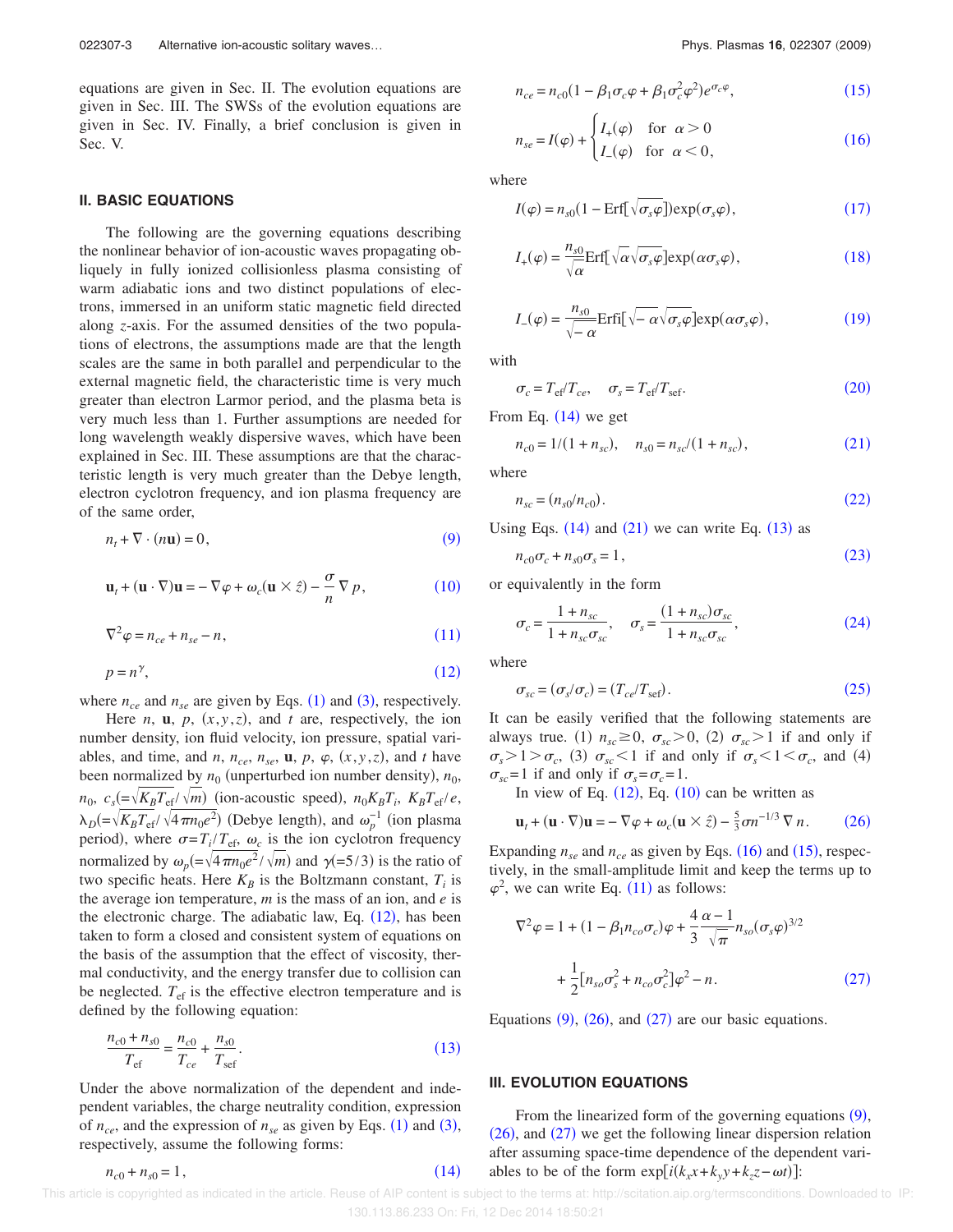$$
\frac{k_{\perp}^2}{\omega^2 - \omega_c^2} + \frac{k_z^2}{\omega^2} = \frac{k^2 + (1 - \beta_1 n_{c0} \sigma_c)}{1 + (5/3) \sigma [k^2 + (1 - \beta_1 n_{c0} \sigma_c)]},
$$
(28)

where  $k_{\perp}^2 = k_x^2 + k_y^2$  and  $k^2 = k_{\perp}^2 + k_z^2$ .

We now introduce a small parameter  $\varepsilon$  which measures the smallness of  $k_x, k_y, k_z$  indicating that the waves we are considering are of long wavelengths. In view of this, we replace  $k_x, k_y, k_z$  in Eq. (28), respectively, by  $\varepsilon^{1/4} k_x$ ,  $\varepsilon^{1/4} k_y$ , and  $\varepsilon^{1/4} k_z$  and also  $\omega$  by  $\varepsilon^{1/4} \omega$ . Then solving Eq. (28) for  $\omega^2$ in a perturbative way, we get the following result:

$$
\frac{\omega^2}{k_z^2} = V^2 - \frac{\varepsilon^{1/2} k_\perp^2}{\omega_c^2} \lambda_1 - \varepsilon^{1/2} k^2 \lambda_2,\tag{29}
$$

neglecting  $\mathcal{O}(\varepsilon^{3/2})$  terms, where

$$
V^{2} = \frac{1 + \frac{5}{3}\sigma(1 - \beta_{1}n_{c0}\sigma_{c})}{1 - \beta_{1}n_{c0}\sigma_{c}},
$$
  
\n
$$
\lambda_{1} = \frac{\left[1 + \frac{5}{3}\sigma(1 - \beta_{1}n_{c0}\sigma_{c})\right]^{2}}{(1 - \beta_{1}n_{c0}\sigma_{c})^{2}},
$$
  
\n
$$
\lambda_{2} = \frac{1}{(1 - \beta_{1}n_{c0}\sigma_{c})^{2}}.
$$
\n(30)

The last two terms in Eq.  $(29)$  are the lowest order dispersive terms. Dropping  $\varepsilon$  in these two terms, i.e., setting  $\varepsilon$ =1 and introducing a characteristic length of the problem, the dispersion relation  $(29)$  can be written as

$$
\frac{\omega^2}{k_z^2} = V^2 - \frac{L^2 k_{\perp}^{\prime 2}}{\omega_c^{\prime 2} / \omega_p^2} \frac{\lambda_D^2}{L^2} \lambda_1 - L^2 k^{\prime 2} \frac{\lambda_D^2}{L^2} \lambda_2,
$$

where a prime denotes a dimensional quantity. Since  $L^2k'^2$  $= O(1)$  and  $L^2 k'^2 = O(1)$ , we must have  $\lambda_D^2 / L^2 = \varepsilon^{1/2} \ll 1$  provided  $\omega_c^2/\omega_p^2 = O(1)$ . So characteristic length must be far greater than Debye length and electron cyclotron frequency and ion plasma frequency are of the same order. Here  $\varepsilon$  $= (\lambda_D / L)$  is a small parameter of the problem.

From Eq.  $(29)$  we get

$$
\omega = V k_z - \varepsilon^{1/2} V k_z \lambda, \qquad (31)
$$

where  $\lambda = k_\perp^2 \lambda_1 / 2 \omega_c^2 V^2 + k^2 \lambda_2 / 2 V^2$ .

Equation (31) shows that  $\varepsilon$  is also a measure of weakness of dispersion.

By the use of the expression  $(31)$  for  $\omega$ , the phase of the wave can be expressed as

$$
\varepsilon^{1/4}k_{x}x + \varepsilon^{1/4}k_{y}y + \varepsilon^{1/4}k_{z}z - \varepsilon^{1/4}\omega t
$$
  
=  $k_{x}(\varepsilon^{1/4}x) + k_{y}(\varepsilon^{1/4}y) + k_{z}\varepsilon^{1/4}(Z - Vt) + k_{z}V\lambda(\varepsilon^{3/4}t)$ . (32)

This expression for the phase guides us to choose the following stretched coordinates and time:

$$
(\xi, \eta, \zeta) = \varepsilon^{1/4}(x, y, z - Vt), \quad \tau = \varepsilon^{3/4}t,\tag{33}
$$

where  $\varepsilon$  is a small parameter measuring the weakness of the dispersion and *V* is a constant. The stretchings of space coordinates and time as given by Eq.  $(33)$  were used for the first time by Schamel.<sup>18</sup>

## **A. S-ZK equation**

With the help of the stretchings as given by Eq.  $(33)$  and following the method of Das  $et al.<sup>8</sup>$  we have derived from Eqs.  $(9)$ ,  $(26)$ , and  $(27)$  the following S-ZK equation for ion-acoustic waves in a fully ionized collisionless magnetized plasma consisting of warm adiabatic ions and two distinct populations of electrons,

$$
\varphi_{\tau}^{(1)} + AB\sqrt{\varphi^{(1)}}\varphi_{\zeta}^{(1)} + (1/2)A\varphi_{\zeta\zeta\zeta}^{(1)} + (1/2)AD(\varphi_{\xi\xi}^{(1)} + \varphi_{\eta\eta}^{(1)})_{\zeta} = 0,
$$
\n(34)

where we have used the following perturbation expansions of the dependent variables so that a balance is produced between nonlinear and dispersive terms in the lowest order equation derived, which is Eq.  $(34)$ ,

$$
(n, \varphi, w) = (1, 0, 0) + \varepsilon^{(i+1)/2} (n^{(i)}, \varphi^{(i)}, w^{(i)}),
$$
  

$$
(u, v) = \varepsilon^{(i+4)/4} (u^{(i)}, v^{(i)}),
$$
 (35)

where  $\mathbf{u} = (u, v, w)$  and repeated index means summation over that index on the set of natural numbers.

Here

$$
A = V^{-1} [V^2 - (5/3)\sigma]^2,
$$
\n(36)

$$
B = \frac{n_{sc}\sigma_{sc}}{1 + n_{sc}\sigma_{sc}} \frac{(1-\alpha)}{\sqrt{\pi}} \sqrt{\frac{(1 + n_{sc})\sigma_{sc}}{1 + n_{sc}\sigma_{sc}}},
$$
(37)

$$
D = 1 + \frac{V^4}{\omega_c^2} [V^2 - (5/3)\sigma]^{-2},
$$
\n(38)

and the constant *V* is given by

$$
[V^{2} - (5/3)\sigma]^{-1} - [1 - \beta_{1}(1 + n_{sc}\sigma_{sc})^{-1}] = 0.
$$
 (39)

If we consider the limiting case that,  $n_{sc} \rightarrow \infty$ , i.e., if we consider a magnetized plasma consisting of warm adiabatic ions and only one species of electrons as prescribed by Schamel, $^{12}$  then Eq. (34) is exactly the same as Eq. (3.6) of Das *et al.*<sup>8</sup> if we set  $\beta = 0$  in the expression of *B* as given by Eq. (3.9) of Das *et al.*<sup>8</sup> Again considering the limiting case that  $n_{sc} \rightarrow \infty$ ,  $\beta_1 \rightarrow 0$  and with the help of the transformation of the space coordinates  $s = l\xi + m\eta + n\zeta$ , where  $l^2 + m^2 + n^2$  $=$  1, the S-ZK equation  $(34)$  of the present paper becomes exactly the same as Schamel's modified KdV equation (14) of Mamun $^{13}$  with slight modification of notations only.

From the expression of *B* as given by Eq.  $(37)$ , we see that  $B=0$  if either  $n_{sc}=0$  or  $\alpha=1$  and if  $B=0$  the nonlinear behavior of the ion-acoustic wave can be described by a KdV-ZK equation.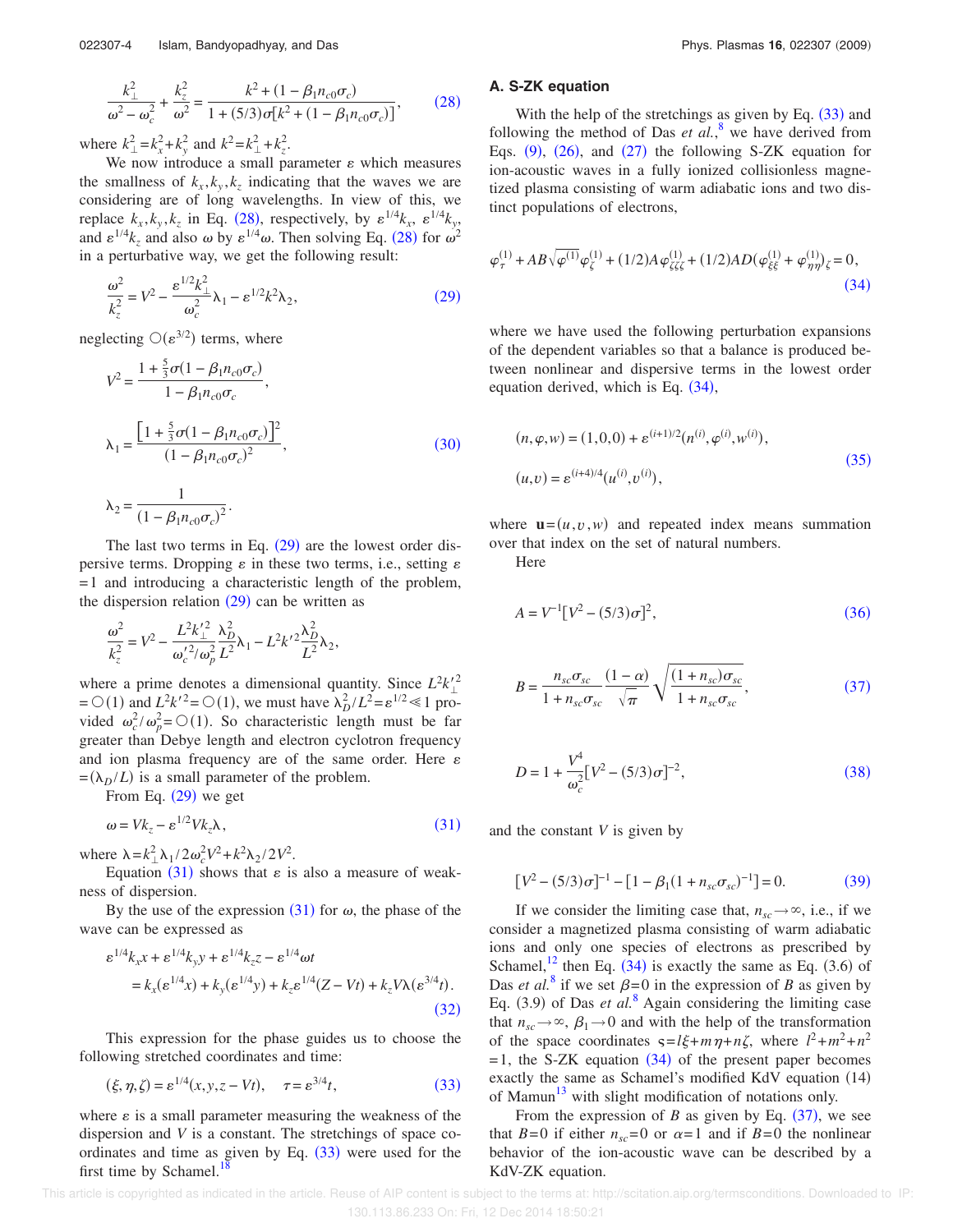## **B. KdV-ZK equation**

When  $B=0$ , with the help of the same stretchings as given by Eq.  $(33)$ , using the following perturbation expansions of the dependent variables:

$$
(n, \varphi, w) = (1, 0, 0) + \varepsilon^{(i+1)/4} (n^{(i)}, \varphi^{(i)}, w^{(i)}),
$$
  

$$
(u, v) = \varepsilon^{(i+2)/4} (u^{(i)}, v^{(i)}),
$$
 (40)

and following the same method of Das *et al.*,<sup>8</sup> we have derived the following KdV-ZK equation from the set of basic equations  $(9)$ ,  $(26)$ , and  $(27)$ :

$$
\varphi_{\tau}^{(1)} + AB'\varphi^{(1)}\varphi_{\zeta}^{(1)} + (1/2)A\varphi_{\zeta\zeta\zeta}^{(1)} + (1/2)AD(\varphi_{\xi\xi}^{(1)} + \varphi_{\eta\eta}^{(1)})_{\zeta} = 0.
$$
\n(41)

Here  $A$  and  $D$  are the same as those given by Eqs.  $(36)$  and  $(38)$ , respectively, and *B'* is given by the following equation:

$$
B' = \frac{1}{2} \left[ \frac{3V^2 - \frac{5}{9}\sigma}{(V^2 - \frac{5}{3}\sigma)^3} - \frac{(1 + n_{sc})(1 + n_{sc}\sigma_{sc}^2)}{(1 + n_{sc}\sigma_{sc})^2} \right].
$$
 (42)

The constant *V* appearing in *A*, *B*, and *D* is determined by Eq. (39).

If we set  $n_{sc} = 0 \ (\Rightarrow B = 0)$ , i.e., if we consider a magnetized plasma consisting of warm adiabatic ions and only one species of nonthermal electrons as prescribed by Cairns *et al.*,<sup>2</sup> then Eqs. (39) and (42) assume the following forms:

$$
[V^{2} - (5/3)\sigma]^{-1} - (1 - \beta_{1}) = 0,
$$
  
\n
$$
B' = (1/2)\{[3V^{2} - (5/9)\sigma][V^{2} - (5/3)\sigma]^{-3} - 1\}.
$$
\n(43)

Consequently Eq.  $(41)$  is exactly the same as Eq.  $(10)$  of Bandyopadhyay and Das<sup>5</sup> with slight modification of the notation of the coefficient of the nonlinear term, which describes the nonlinear behavior of the ion-acoustic waves in a magnetized plasma consisting of warm adiabatic ions and only one species of nonthermal electrons as prescribed by Cairns *et al.*<sup>2</sup>

We shall see in Sec. IV A that it is also not possible to describe the nonlinear behavior of the ion-acoustic wave by the S-ZK equation (34) even when  $B \neq 0$  but *B* tends to zero. Actually, for this case, the S-ZK equation  $(34)$  gives an unbounded SWS. In the case when  $B\neq 0$  but  $B\rightarrow 0$ , the appropriate evolution equation is the combined S-KdV-ZK equation given in Sec. III C.

## **C. Combined S-KDV-ZK equation**

Following Nejoh,<sup>16</sup> we assume that  $B \neq 0$  but *B*  $\approx$   $\circlearrowleft$  ( $\varepsilon^{1/4}$ ) for the case *B*  $\neq$  0 but *B*  $\rightarrow$  0. Now giving the same stretchings and the same perturbation expansions of the dependent variables given by Eqs.  $(33)$  and  $(40)$ , respectively, and following the same procedure of Das *et al.*,<sup>8</sup> we derive a combined S-KdV-ZK equation from the set of basic equations  $(9)$ ,  $(26)$ , and  $(27)$  for ion-acoustic waves in a fully ionized collisionless plasma consisting of warm adiabatic ions and two distinct population of electrons, immersed in a uniform static magnetic field which remains valid in the neighborhood of  $\alpha = 1$ . This combined S-KdV-ZK equation is the following:

$$
\varphi_{\tau}^{(1)} + AB\sqrt{\varphi^{(1)}}\varphi_{\zeta}^{(1)} + AB'\varphi^{(1)}\varphi_{\zeta}^{(1)} + (1/2)A\varphi_{\zeta\zeta\zeta}^{(1)} + (1/2)AD(\varphi_{\zeta\zeta}^{(1)} + \varphi_{\eta\eta}^{(1)})_{\zeta} = 0.
$$
 (44)

Here  $A$ ,  $B$ ,  $D$ , and  $B'$  are, respectively, given by Eqs.  $(36)$ – $(38)$  and  $(42)$ , and the constant *V* is determined by Eq.  $(39).$ 

## **IV. SWSS**

For SWS of Eqs.  $(34)$ ,  $(41)$ , and  $(44)$ , propagating at an angle  $\delta$  with the external uniform static magnetic field, we make the following change of variables:

$$
\xi' = \xi \cos \delta - \zeta \sin \delta, \quad \eta' = \eta, \n\zeta' = \xi \sin \delta + \zeta \cos \delta, \quad \tau' = \tau, \quad Z = \zeta' - U\tau', \tag{45}
$$

and for the traveling wave solutions of Eqs.  $(34)$ ,  $(41)$ , and  $(44)$ , we set

$$
\varphi^{(1)} = \varphi_0(Z),\tag{46}
$$

and consequently Eqs.  $(34)$ ,  $(41)$ , and  $(44)$  assume, respectively, the following forms:

$$
- U\varphi'_0 + a_1 \sqrt{\varphi_0} \varphi'_0 + a_3 \varphi'''_0 = 0, \qquad (47)
$$

$$
- U\varphi'_0 + a_2 \varphi_0 \varphi'_0 + a_3 \varphi'''_0 = 0, \qquad (48)
$$

$$
-U\varphi'_0 + a_1\sqrt{\varphi_0}\varphi'_0 + a_2\varphi_0\varphi'_0 + a_3\varphi''_0 = 0,
$$
\n(49)

where we have used the notation  $\Psi'$  for  $d\Psi/dZ$  and  $a_1, a_2$ ,  $a_3$  are given by the following equations:

$$
a_1 = AB \cos \delta
$$
,  $a_2 = AB' \cos \delta$ ,  
 $a_3 = (1/2)A \cos \delta(\cos^2 \delta + D \sin^2 \delta)$ .

Using the boundary conditions

$$
\varphi_0, \varphi_0', \varphi_0'' \to 0 \text{ as } |Z| \to \infty,
$$
\n(50)

the SWS of Eqs.  $(47)$  and  $(48)$  can, respectively, be put in the following forms:

$$
\varphi_0 = a \operatorname{sech}^4 pZ : a = \frac{225U^2}{64a_1^2}, \quad U = 16p^2a_3,
$$
\n(51)

$$
\varphi_0 = a \text{ sech}^2 pZ : a = \frac{3U}{a_2}, \quad U = 4p^2 a_3.
$$
\n(52)

We see from Eqs.  $(51)$  and  $(52)$  that there exists a relation between U and  $p$  and for both the SWSs  $(51)$  and  $(52)$ , it can be easily checked that  $p$  is well defined if and only if  $U \cos \delta$ is strictly positive. It can also be verified that for both the SWSs  $(51)$  and  $(52)$ , *p* is independent of  $\alpha$ , we shall now consider the existence of the SWSs  $(51)$  and  $(52)$  separately in the following subsections.

## **A. SWSS of the S-ZK equation**

We have pointed out earlier that the width  $p^{-1}$  $=4\sqrt{a_3/U}$  of the SWS (51) is well defined if *U* cos  $\delta > 0$  and if *U* cos  $\delta$  > 0, the amplitude of the SWS  $(51)$  is also well defined if  $B \neq 0 \Leftrightarrow \alpha \neq 1$  and consequently both the width and the amplitude of the SWS  $(51)$  are well defined if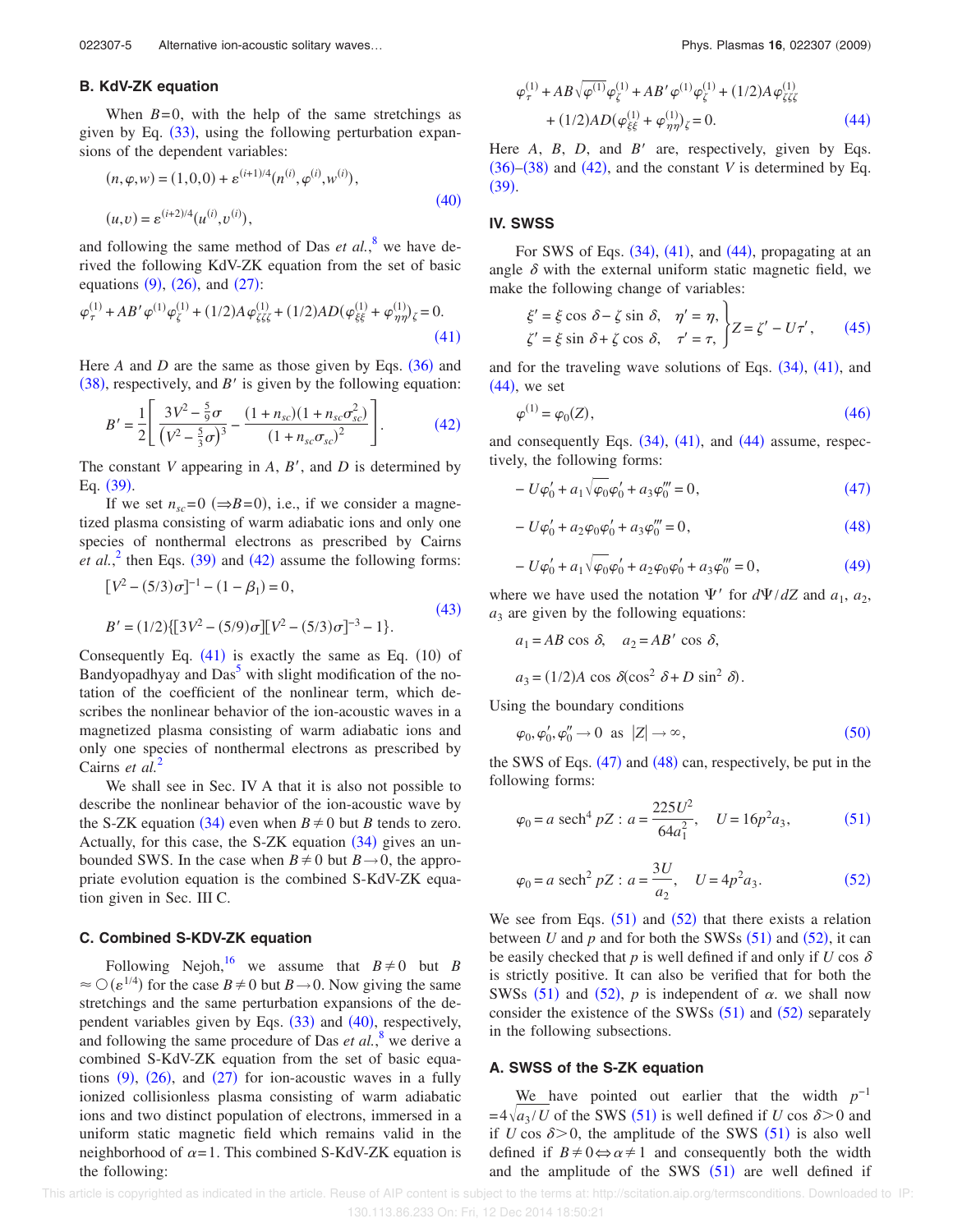



*U* cos  $\delta$ >0 and *B*  $\neq$  0⇔  $\alpha$   $\neq$  1. If the above two conditions hold then from the expression of  $a$  as given in Eq.  $(51)$  we see that  $a > 0$  and consequently Eq.  $(51)$  always defines a compressive solitary wave having a sech<sup>4</sup>-profile. Now it can be easily checked that the amplitude of the SWS  $(51)$  is inversely proportional to  $(\alpha - 1)^2$  and consequently the amplitude of the SWS  $(51)$  goes to a large numerical value as  $\alpha \rightarrow 1 (\Leftrightarrow B \rightarrow 0)$  and consequently the nonlinear behavior of the ion-acoustic wave cannot be described by the S-ZK equation when  $\alpha \rightarrow 1 (\Leftrightarrow B \rightarrow 0)$ . When  $\alpha \neq 1 (\Leftrightarrow B \neq 0)$  then the amplitude of the SWS (51) decreases if  $|\alpha-1| > 1$  and increases if  $|\alpha-1|$  when the other parameters involved in the system remain fixed. We have already mentioned earlier that there is no effect of the parameter  $\alpha$  on the width of the SWS  $(51)$ . So, we shall consider here the effect of the nonthermal parameter  $\beta_1$  on the amplitude and width of the SWS  $(51)$ . Figure  $1(a)$  shows the variation in the amplitude of SWS (51) against  $\beta_1$  for different  $\sigma_{sc}$  with  $n_{sc} = 0.25$ ,  $\sigma$  $=0.0001, \ \alpha=2, \ \delta=\pi/4, \text{ and } U=1.41. \text{ Figure 1(b) shows the}$ variation in the amplitude of the SWS  $(51)$  against  $\beta_1$  for different values of  $n_{sc}$  with  $n_{sc} = 0.25$ ,  $\sigma = 0.0001$ ,  $\alpha = 2$ ,  $\delta$  $=\pi/4$ , and  $U=1.41$ . From Figs. 1(a) and 1(b), we see that the



FIG. 2. (a) shows the variation in the width of SWS (51) against  $\beta_1$  for different  $\sigma_{sc}$  with  $n_{sc}$  = 0.25 and (b) shows the variation in the width of SWS (51) against  $\beta_1$  for different  $n_{sc}$  with  $\sigma_{sc} = 0.25$ .

amplitude of the SWS (51) decreases with increasing  $\beta_1$ when the value of the other parameters involved in the system remain fixed. Again from Fig.  $1(a)$ , we see that for any fixed value of  $\beta_1$ , the amplitude of the SWS (51) decreases with increasing  $\sigma_{sc}$  and as  $\sigma_{sc}$  tends to be a large positive numerical value, the amplitude of the SWS  $(51)$  tends to a nonzero constant value if  $n_{sc} > 0$ .

From Fig. 1(b), we see that for any fixed value of  $\beta_1$ , the amplitude of the SWS  $(51)$  decreases with increasing  $n_{sc}$ , and as  $n_{sc}$  tends to a large positive numerical value, the amplitude of the SWS  $(51)$  tends to a nonzero constant value.

Regarding the width of the SWS  $(51)$ , from Figs.  $2(a)$ and  $2(b)$ , we see that the width of the solitary wave increases with increasing  $\beta_1$  for any fixed values of  $\sigma_{sc}$  as well as  $n_{sc}$ when the value of the other parameters involved in the system remains fixed. Again from Fig.  $2(a)$ , we see that for any fixed value of  $\beta_1$ , the width of the solitary wave decreases with increasing  $\sigma_{sc}$ , and as  $\sigma_{sc}$  tends to a large numerical value, the width of the solitary wave tends to a nonzero constant (with respect to  $\sigma_{sc}$  and  $n_{sc}$ ) value. From Fig. 2(b), we see that for any fixed value of  $\beta_1$ , the width of the solitary wave decreases with increasing  $n_{sc}$ , and as  $n_{sc}$  tends to a large numerical value, the width of the solitary wave tends to a nonzero constant (with respect to  $\sigma_{sc}$  and  $n_{sc}$ ) value.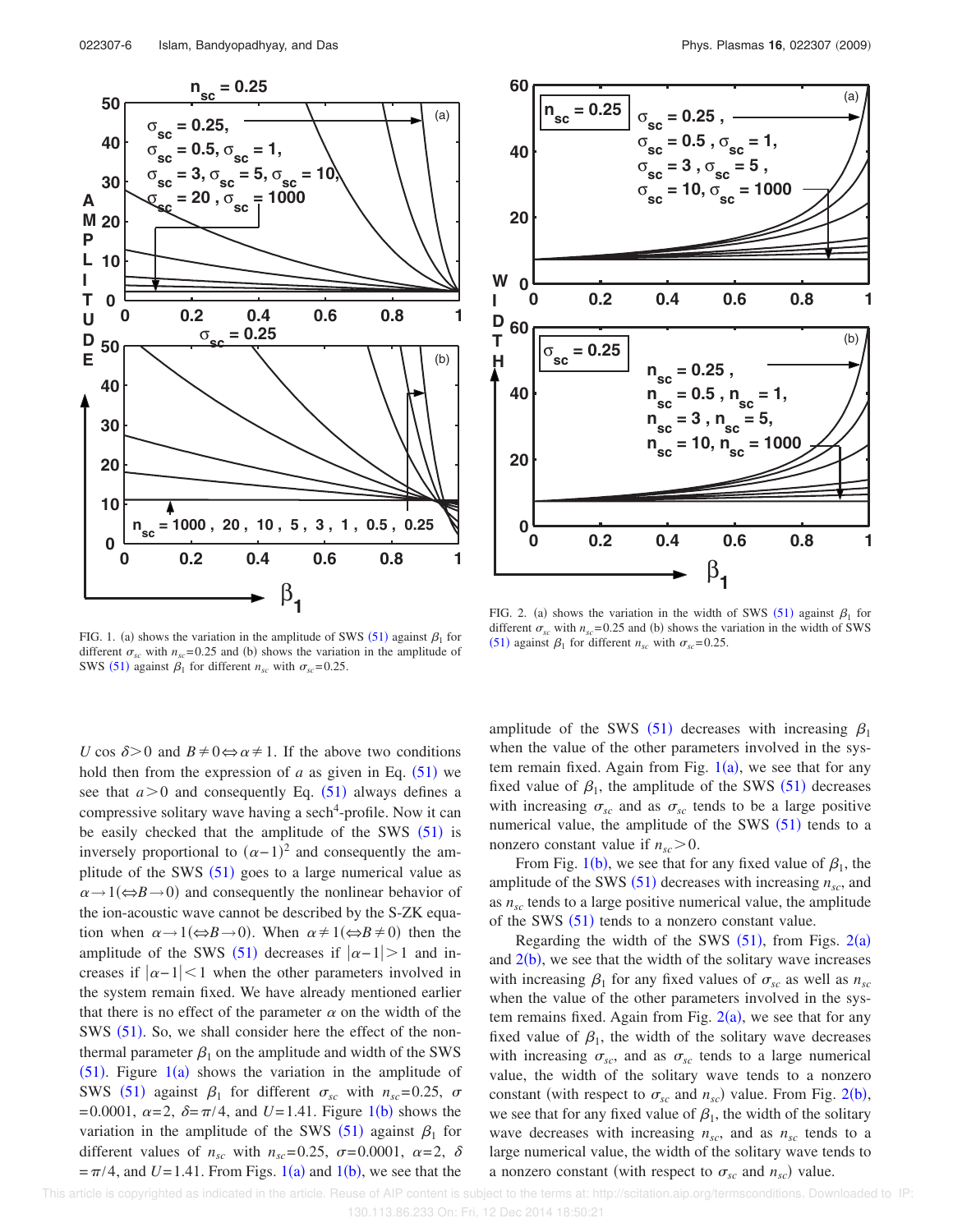## **B. SWSS of the KDV-ZK equation**

In Sec. IV A we have already mentioned that the width  $p^{-1} = 4\sqrt{a_3/U}$  of the SWS (51) of the S-ZK equation is independent of  $\alpha$ , i.e.,  $4\sqrt{a_3/U}$  is independent of  $\alpha$ , i.e.,  $a_3$  is independent of  $\alpha$ . Now the width of the SWS  $(52)$  of the KdV-ZK equation is equal to  $2\sqrt{a_3/U}$  and consequently the width of the SWS  $(51)$  of the S-ZK equation is equal to twice that of the SWS  $(52)$  of the KdV-ZK equation, and consequently there is no qualitative change in the width of the SWS  $(52)$  of the KdV-ZK equation with respect to the width of the SWS (51) of the S-ZK equation. More precisely, with the help of simple algebra, one can easily check that

width of the solitary wave as given by Eq. (46) = 
$$
\frac{1}{2}
$$
.  
width of the solitary wave as given by Eq. (45) =  $\frac{1}{2}$ .

The effects of different parameters involved in the system on the amplitude of the SWS  $(52)$  of the KdV-ZK equation have been extensively investigated by Islam *et al.*<sup>19</sup>

## **C. SWS of the combined S-KDV-ZK equation**

Using Eq.  $(50)$ , Eq.  $(49)$  can be written as

$$
-U\varphi_0 + (2/3)a_1\varphi_0^{3/2} + (1/2)a_2\varphi_0^2 + a_3\varphi_0'' = 0.
$$
 (53)

Next we set

$$
\varphi_0 = \{a_0(b_0 + c_0 \text{ sech}^2 pZ)^{-1} \text{sech}^2 pZ\}^2,\tag{54}
$$

as a solution of Eq.  $(53)$ . Following exactly the same method of Das *et al.*<sup>8</sup> (Sec. IV B), the SWS  $(54)$  of Eq.  $(53)$  can be written as

$$
\varphi_0 = a(S^2/\Psi^2),\tag{55}
$$

where

$$
S = \operatorname{sech}[2pZ],\tag{56}
$$

$$
\Psi = S + \lambda \sqrt{M}, \quad \lambda = \pm 1, \tag{57}
$$

$$
a = 900p^4(\cos^2 \delta + D \sin^2 \delta)^2/B^2,
$$
 (58)

$$
L = MB^2 = B^2 + \frac{75}{2}B'p^2(\cos^2 \delta + D\sin^2 \delta). \tag{59}
$$

The SWS  $(55)$  exists if and only if

$$
L = B2 + (75/2)B'p2(\cos2 \delta + D \sin2 \delta) > 0
$$
 (60)

and if the condition  $(60)$  holds good,  $U$  is given by

$$
U = 16p^2 a_3. \tag{61}
$$

Here  $\lambda = 1$  and  $\lambda = -1$  give the two different modes of compressive solitary waves. In Fig. 3, *L* is plotted against  $\beta_1$ for different  $\delta$  and for  $p=1$ ,  $\alpha=1.0001$ ,  $\omega_c=0.2$ ,  $\sigma=0.0001$ ,  $n_{sc}$ =0.25, and  $\sigma_{sc}$ =0.25. This graph shows the range of  $\beta_1$ where *L* is positive. From this graph we see that for any value of  $\alpha$  lying in the neighborhood of  $\alpha = 1$ , *L* is positive if  $0 \leq \beta_1 \leq 0.412$ . In Fig. 4, *L* is plotted against  $\alpha$  for different  $\beta_1$  and for  $p=1$ ,  $\delta = 45^\circ$ ,  $\omega_c = 0.2$ ,  $\sigma = 0.0001$ ,  $n_{sc} = 0.25$ , and  $\sigma_{sc}$ =0.25. This graph also shows the range of  $\beta_1$  where *L* is positive. From this figure, we infer that *L* is positive for any value of  $\alpha$  lying in the neighborhood of  $\alpha=1$  if  $0 \leq \beta_1$ 







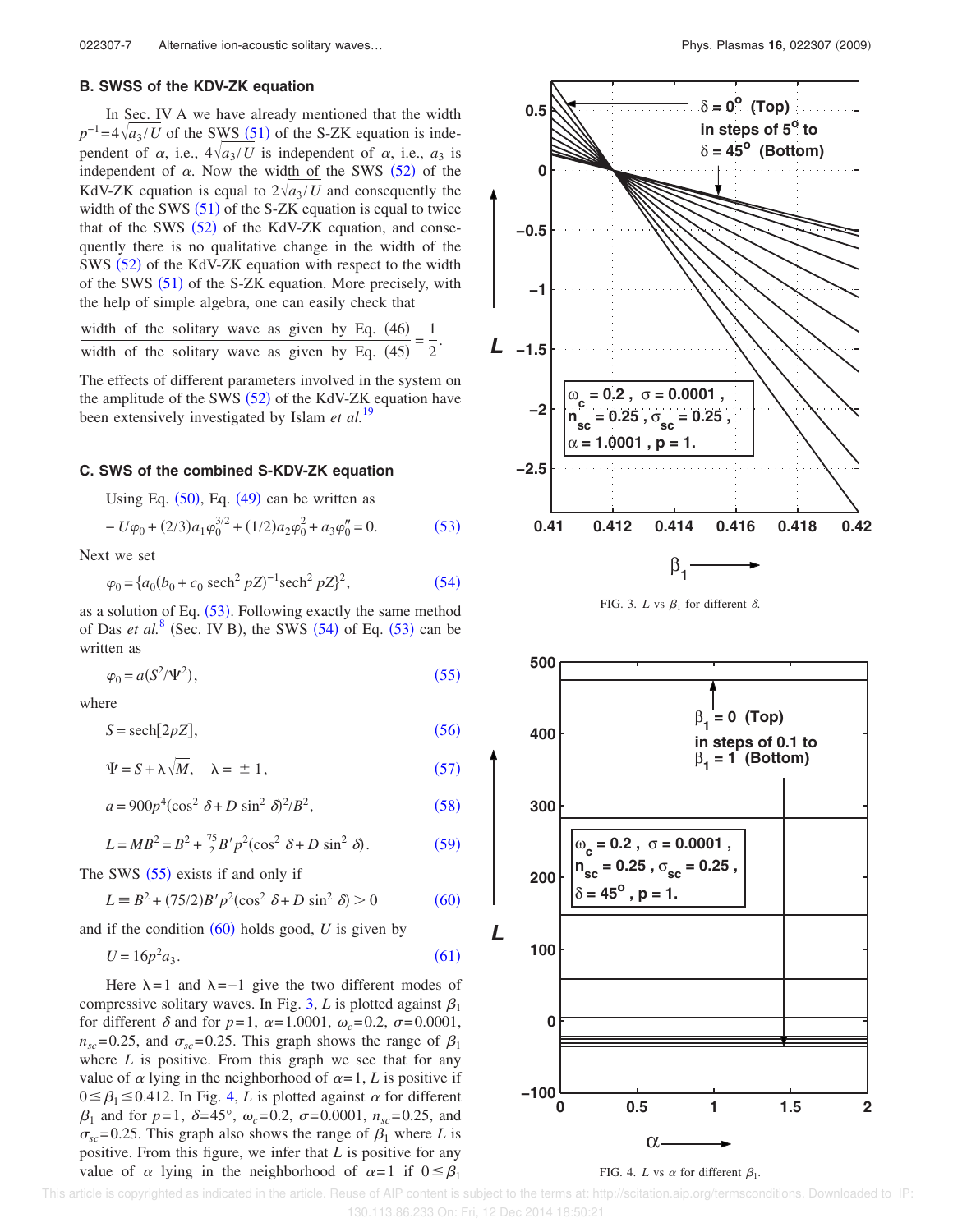

FIG. 5. *L* vs  $\sigma$  for different  $\beta_1$ .

 $\leq$  0.4 (approximately). In Fig. 5, *L* is plotted against  $\sigma$  for different  $\beta_1$  and for  $p=1$ ,  $\delta=40^\circ$ ,  $\omega_c=0.2$ ,  $\alpha=1.0001$ ,  $n_{sc}$  $=0.25$ , and  $\sigma_{sc} = 0.25$ . From this figure, we derive that *L* is positive for any value of  $\alpha$  lying in the neighborhood of  $\alpha$  $=1$  if  $0 \leq \beta_1 \leq 0.4$  (approximately). In Fig. 6, *L* is plotted against  $n_{sc}$  for different  $\beta_1$  and for  $p=1$ ,  $\delta=40^\circ$ ,  $\omega_c=0.2$ ,  $\alpha$  $=1.0001$ ,  $\sigma$ =0.0001, and  $\sigma_{sc}$ =0.25. From this figure, we find that *L* is positive for any value of  $\alpha$  lying in the neighborhood of  $\alpha = 1$  and for all  $n_{sc}$  if  $0 \leq \beta_1 \leq 0.4$  (approximately). In Fig. 7, *L* is plotted against  $\sigma_{sc}$  for different  $\beta_1$  and for *p*  $= 1, \ \delta = 40^{\circ}, \ \omega_c = 0.2, \ \alpha = 1.0001, \ \sigma = 0.0001, \text{ and } n_{sc} = 0.25.$ This figure helps us to find that *L* is positive for any value of  $\alpha$  lying in the neighborhood of  $\alpha = 1$  and for all  $\sigma_{sc}$  if 0  $\leq \beta_1 \leq 0.3$  (approximately) and *L*>0 if  $\sigma_{sc}$ >0.25 if 0 $\leq \beta_1$  $\leq$  0.4 (approximately). From these figures (Figs. 3–7), it is clear that for any value of  $\alpha$  lying in the neighborhood of  $\alpha$ =1, there exists a finite interval of  $\beta_1$  always containing the point  $\beta_1=0$  such that  $L>0$  for any fixed values of the parameters involved in the system. Again it can be easily checked that as  $\alpha$  tends to 1 the range of  $\beta_1$  cannot be a singleton set containing the point  $\beta_1=0$ . To prove this result we first of all note the following facts.



$$
\lim_{\alpha \to 1} L = (75/2)B'p^2(\cos^2 \delta + D \sin^2 \delta),
$$
\n(62)

and  $\cos^2 \delta + D \sin^2 \delta > 1$  for any admissible values of the parameters involved in the system.



FIG. 6. *L* vs  $n_{sc}$  for different  $\beta_1$ .



#### FIG. 7. *L* vs  $\sigma_{sc}$  for different  $\beta_1$ .

This article is copyrighted as indicated in the article. Reuse of AIP content is subject to the terms at: http://scitation.aip.org/termsconditions. Downloaded to IP: 130.113.86.233 On: Fri, 12 Dec 2014 18:50:21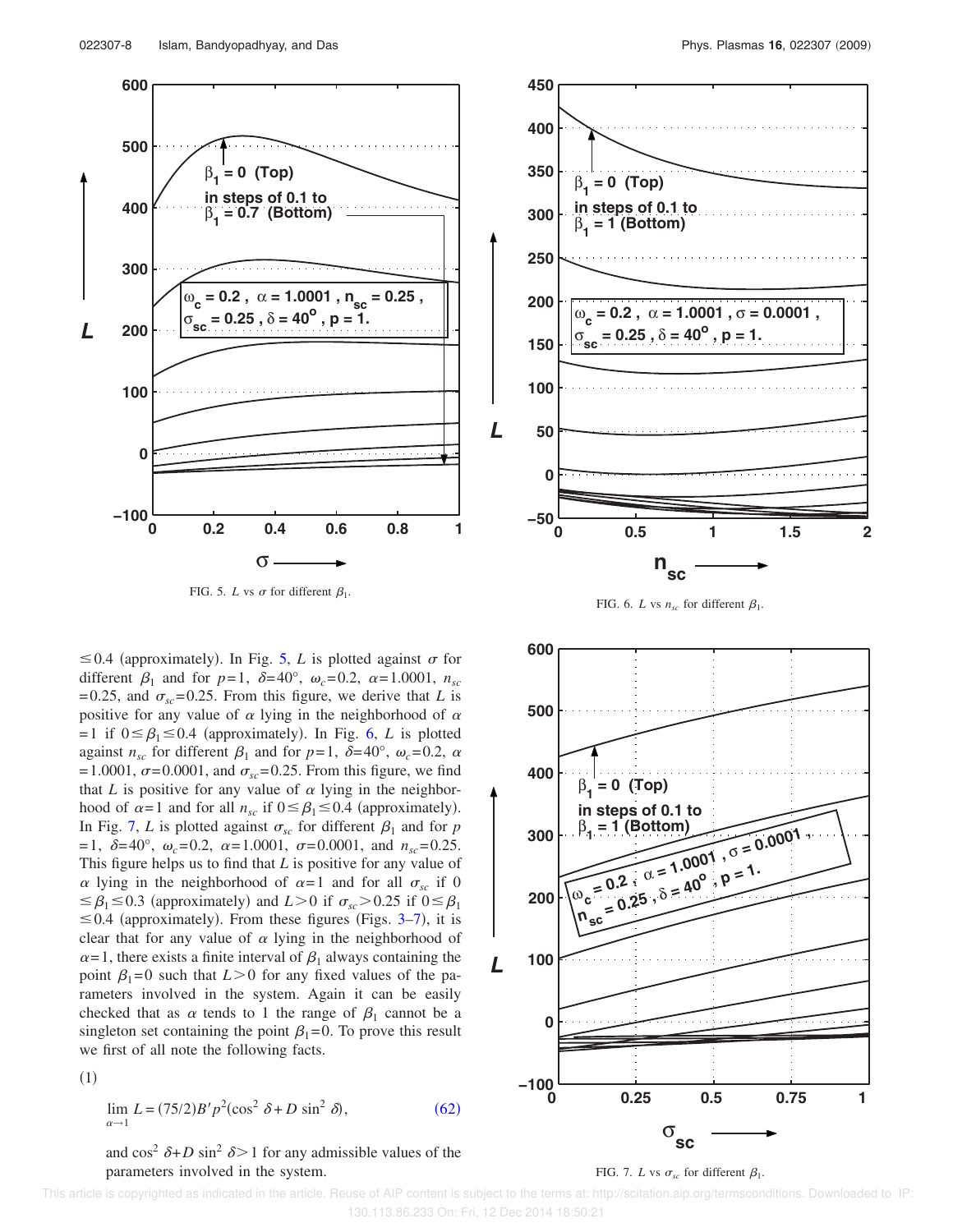(2) Using Eq.  $(39)$ , we can write the expression of *B'* [Eq.  $(42)$ ] as

$$
B' = \frac{20(1 + n_{sc}\sigma_{sc} - \beta_1)^3}{9(1 + n_{sc}\sigma_{sc})^3} (\sigma - \sigma_c),
$$
\n(63)

.

,

where

$$
\sigma_c = \frac{27(1 + n_{sc}\sigma_{sc})(\beta_{2c} - \beta_1)(\beta_1 - \beta_{1c})}{40(1 + n_{sc}\sigma_{sc} - \beta_1)^3}
$$

with

$$
\beta_{1c} = 1 + n_{sc}\sigma_{sc} - \beta_{3c},
$$
  
\n
$$
\beta_{2c} = 1 + n_{sc}\sigma_{sc} + \beta_{3c},
$$
  
\n
$$
\beta_{3c} = \sqrt{\frac{(1 + n_{sc})(1 + n_{sc}\sigma_{sc}^2)}{3}}
$$

Therefore, from Eq.  $(62)$ , we see that sign of *L*, as  $\alpha$  $\rightarrow$  1, mainly depends on the sign of *B'* and from the above expression of  $B'$  as given by Eq. (63), we find that  $B'$  (consequently *L*) is positive if  $\sigma > \sigma_c$ . Again, from Eq. (63), it can also be checked that for any value of the parameters involved in the system there exists a finite range of the nonthermal parameter  $\beta_1$  such that  $\sigma > \sigma_c$ . Finally we can say that the SWS (55) always exists for  $0 \le \beta_1 \le 0.3$  and when the value of  $\alpha$  lies in the small neighborhood of  $\alpha = 1$ . If  $\sigma_{sc}$  > 0.25, the SWS (55) always exists for  $0 \le \beta_1 \le 0.4$  and when the value of  $\alpha$  lies in the small neighborhood of  $\alpha = 1$ . The profile of SWS (55) is shown in Fig. 8 for different  $\beta_1$ and for  $\lambda = 1$ ,  $p=1$ ,  $\delta = 40^{\circ}$ ,  $\omega_c = 0.2$ ,  $\alpha = 1.0001$ ,  $\sigma = 0.0001$ ,  $\sigma_{sc}$ =0.25, and  $n_{sc}$ =0.25. A similar profile of the SWS (55) can also be obtained for  $\lambda = -1$ . From Fig. 8, we find that the amplitude of the solitary waves solution increases with the increasing  $\beta_1$ .

Now as  $B \approx O(\varepsilon^{1/4})$ , *M* is large enough and consequently we can consider the limiting case where  $\alpha \rightarrow 1 \Leftrightarrow B$  $\rightarrow 0 \Leftrightarrow M \rightarrow +\infty$ . For this limiting case, we get the following equation from Eq.  $(55)$ :

$$
\lim_{\alpha \to 1} \varphi_0 = \frac{3U}{AB' \cos \delta} \text{sech}^2 2pZ : U = 16p^2 a_3. \tag{64}
$$

Again we can write Eq.  $(52)$  as

$$
\varphi_0 = \frac{3U}{AB' \cos \delta} \text{sech}^2 pZ : U = 4p^2 a_3. \tag{65}
$$

Therefore, the equations in Eq.  $(64)$  are exactly the same as the equations in Eq.  $(65)$  if we replace 2*p* by *p* in Eq.  $(64)$ . Thus the SWS (55) simply reduces to Eq. (52) when  $B \rightarrow 0$ , i.e.,  $\alpha \rightarrow 1$ . Therefore, when the contribution of trapped electrons tends to zero, the ASWS of the combined S-KdV-ZK equation assumes the sech<sup>2</sup>-profile of the KdV-ZK equation, which corresponds to the claim of Schamel<sup>12</sup> (p. 919, the nonlinear behavior of ion-acoustic wave is described by sech<sup>2</sup> profile only when  $\alpha \rightarrow 1$ ). From Eq. (64), it is also clear that the amplitude of the ASWS  $(55)$  is always bounded (with respect to  $\alpha$ ) for any value of  $\alpha$  lying in the neighbor-



FIG. 8. Profile of SWS (55) for different  $\beta_1$ .

hood of  $\alpha=1$  and for any value of the other parameters involved in the system because  $[3U/AB' \cos \delta]$  is independent of  $\alpha$ .

## **V. CONCLUSIONS**

The S-ZK equation describes the behavior of long wavelength weakly nonlinear ion-acoustic wave propagating obliquely to an external uniform static magnetic field in a plasma which consists of warm adiabatic ions and two distinct populations of electrons. One due to Cairns *et al.*,<sup>2</sup> which generates the fast energetic electrons, and the other due to Schamel, $12$  which is a vortexlike distribution and takes care of both free and trapped electrons. This equation admits SWS having a sech<sup>4</sup>-profile. If the temperature of the trapped electrons is the same as that of the free electrons, the vortexlike distribution of electrons simply becomes isothermal distribution of electrons and the nonlinear dynamics of the same ion-acoustic wave is described by a KdV-ZK equation. This equation admits SWS having a sech<sup>2</sup>-profile.

If the temperature of the trapped electrons approaches the temperature of the free electrons, the S-ZK equation fails to describe the nonlinear behavior of the same ion-acoustic wave. In this case, the evolution equation is a combined S-KdV-ZK equation. This equation admits ASWS having profile different from sech<sup>4</sup> or sech<sup>2</sup>. The condition for the existence of such ASWS of the combined S-KdV-ZK equation has been extensively investigated. Here we find a definite (fixed) range of  $\beta_1$  ( $0 \le \beta_1 \le 0.3$ ), where ASWS (55) exists for admissible values of the other parameters involved